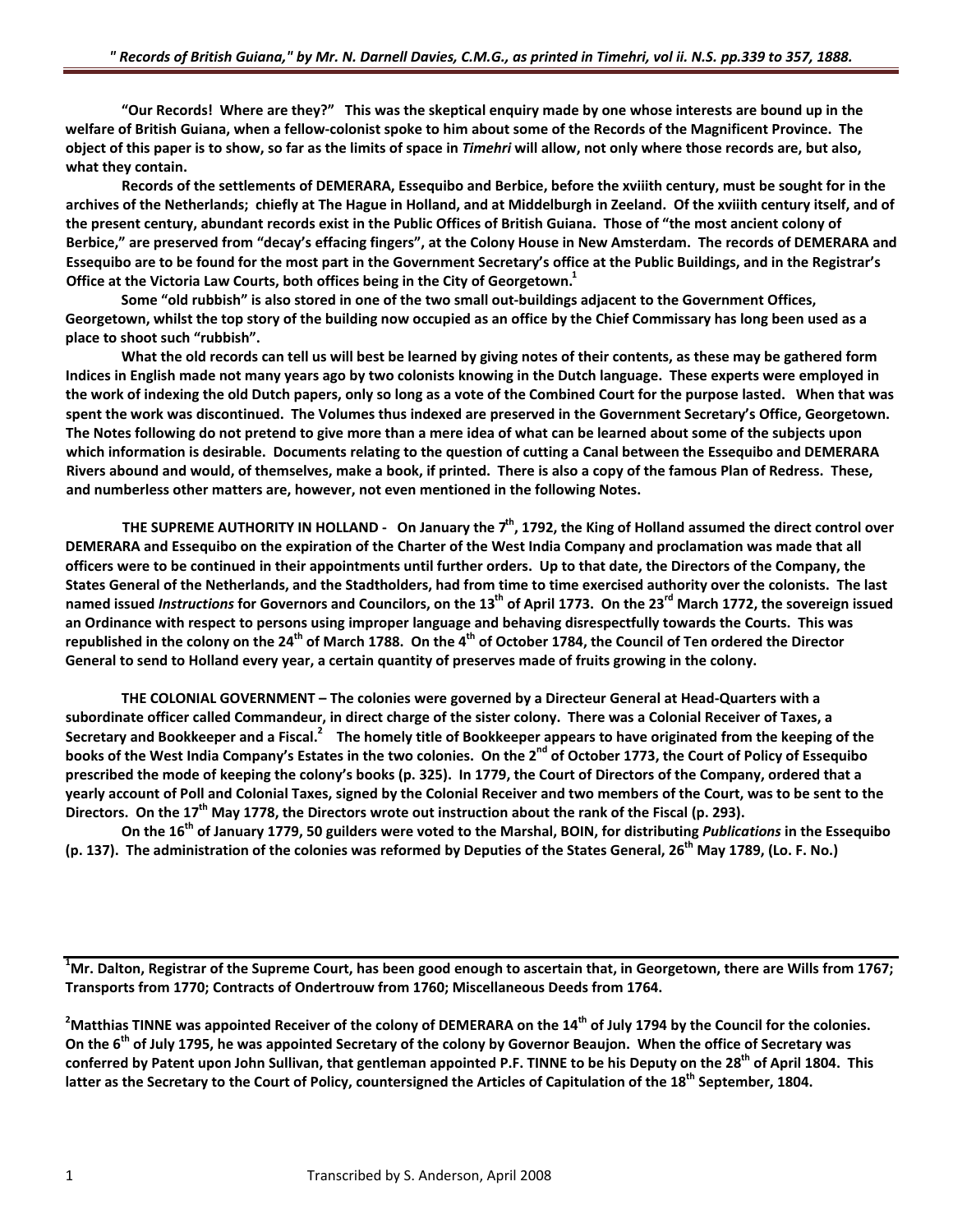THE COLONIAL LEGISLATURE - On the  $4^{th}$  of October, 1776, the Court of Policy of Essequibo passed a Resolution as to absent Members (p. 25). On the 14<sup>th</sup> of April 1772, the Members of that Court protested against serving unless they were paid for doing so (p. 206.) <sup>3</sup> On the 2<sup>nd</sup> of January 1773, ALBERTUS BACKER requested permission to resign his seat. This was granted and thanks were voted to Mr. BACKER for his services (p. 261). <sup>4</sup> On the 5<sup>th</sup> of February 1778, there is a record of the arrest of the Members of both Rivers (p. 85). This action seems hardly in consonance with a Publication of the 6<sup>th</sup> August 1776 with regard to respect for authorities (pp. 204, 213, 229). On the 2<sup>nd</sup> of March 1779, A. THIERENS applied to be excused from serving as a Member and was so excused (pp. 158, 159). The Court of Policy resolved on the 31<sup>st</sup> of July 1797, that any person who should be elected a Councillor Policy, was to be obliged to accept the office under a penalty of 3,000 guilders.

Then, as now, Colonists stood upon the order of their going, and even in those times the Home authorities were called upon to settle questions of precedence. A resolution of the Council of Ten, of the 10<sup>th</sup> October 1774, prescribed the Rank of Members at the Meetings (p. 170), and another Resolution of the 13<sup>th</sup> April, 1773, provided for precedence in the Combined Court of Policy for the two colonies (pp. 147 to 164). On the 14<sup>th</sup> of May 1778, the Council of Ten expressed their astonishment that their instructions with regard to holding the Combined Court of Policy twice a year had not been observed (p. 281).

THE COLLEGE OF KEIZERS - On the 13<sup>th</sup> of April, 1774, J. C. BERCHEYCK was allowed to resign his rank as Captain and Elector of the Burghers on condition of his becoming Major of the Militia (p. 5). As hereinafter noted, JAN DUDONJON applied in 1746 for a Certificate of Honesty and was refused it. He was a Member of the College of Keizers. His colleagues of that College thereupon protested against sitting with him, 'as he was a dishonest man' (p. 20). There was much ado in consequence, but, as the outcome of the character given him, or taken away from him DUDONJON was, on the 28<sup>th</sup> October 1746, dismissed from the Militia and from the College of Keizers (p.22). The Council of Ten defined the Powers of the College on the 15<sup>th</sup> of May 1776 (pp. 195, et segs:). On the 12<sup>th</sup> of January 1779, the College sent up two names to the Court of Policy for the election of one Member of the latter body. After one of the names had been chosen, the Election was annulled and the College was asked to make a fresh nomination (p. 62). On the 14<sup>th</sup> of April 1790, an election became necessary to fill the vacancy caused by the departure of CHARLES DESBARATZ (p. 13). On the 8<sup>th</sup> of June 1796, the Court of Policy reprimanded the College of Keizers and **enjoined upon them not to refuse to serve as member of the Court of Policy when thereto elected.**

GRANTS OF LAND - A Resolution as to the granting of lands was adopted by the Court of Policy on the 29<sup>th</sup> of September 1770 (p. 123). Information was asked for by the Court of Directors on the 24<sup>th</sup> of November 1772, as to the rights and conditions of granting lands in Essequibo and DEMERARA. A resolution of the Council of Ten at Amsterdam, dated 14<sup>th</sup> April 1773, conveyed authority to make grants of land, under conditions. Instructions of the Court of Zeeland, dated 27<sup>th</sup> December 1773, regulated the same matter. The proceedings of the Court of Policy on the 2<sup>nd</sup> October 1773, included the question of the jurisdiction of the Court as to grants of land (p.323.) The conditions of grants of land were dealt with in Resolutions of the States General, between 14<sup>th</sup> April 1773 and the 21<sup>st</sup> September 1774 (pp. 13, 49, 57). The Court of Directors at Amsterdam had something to say upon the subject on the 12<sup>th</sup> October 1794 (pp. 1 to 3). By a Resolution of the Council Ten of the 1<sup>st</sup> of May 1776, it was ordered that charts should be attached to applications for lands (p. 142). In the minutes of the Courts of Policy and of Civil and Criminal Justice of Essequibo and DEMERARA, there are notes of Publications of Titles to land, on the 7<sup>th</sup> May and 3<sup>rd</sup> June 1790, and on the 18<sup>th</sup> May 1792. A resolution of the States General of the 9<sup>th</sup> August 1792, laid down Rules for the granting of lands (pp. 76 to 84). As to Depths, in 1752, 750 Roods was fixed. Before that year, a Depth was 500 Roods. A Resolution of the Court of Policy on the 11<sup>th</sup> August 1765, dealt with the Depths allowed behind the plantations for cutting wood (p. 5). The minutes of the Combined Court of Policy of the 20<sup>th</sup> of June 1775, include the question of Measurements of lands in both Rivers; and a Resolution of the Council of Ten, at Amsterdam, of the 17<sup>th</sup> May 1766, relates to **grants of lands and** 

with regard to the difference in the length of their chains and upon other points. A Resolution was adopted with regard to the iron rod to be used for measuring lands and as to the mode of using it (p. 184). On the 14<sup>th</sup> of January 1772, Reports of Measurements were laid over and it was ordered that Publication be made of them (p.201). A Resolution of the Court of Policy brothers De SAFFON are frequently named. On the 5<sup>th</sup> of October 1771, the Court of Policy interrogated the Land Surveyors on the 3<sup>rd</sup> July 1773 (p. 297), provided for the prevention of disputes arising through difference in the Land Measurers' Chains. On the 5<sup>th</sup> of May 1790, the Governor and Court of Policy required all person who had obtained grants of land to exhibit the same

**3 In 1773, DEMERARA was given a Court of Policy of its own.**

<sup>4</sup> ALBERTUS BACKER was appointed Commandeur, ad interim, of Essequibo on the 18<sup>th</sup> of April 1787. On the 18<sup>th</sup> of August 1789 he was appointed Governor in the room of JAN I'ESPINASSE, and was re-appointed Commandeur of Essequibo on the 31<sup>st</sup>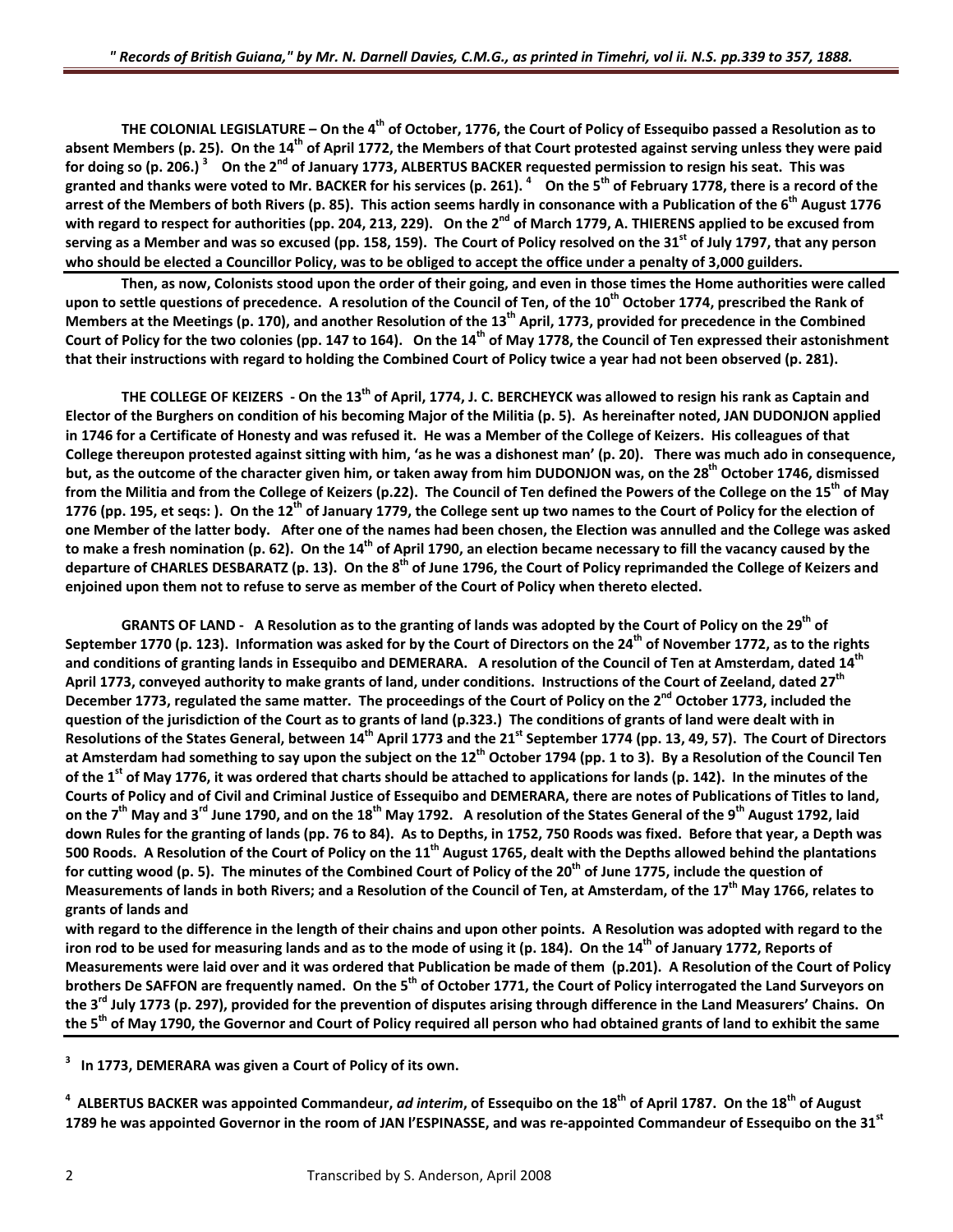of March 1793. Leave of absence was granted to him, for one year, on the 31<sup>st</sup> of March 1794 and on the 2<sup>nd</sup> of August 1796, he **was re‐appointed Commandeur of Essequibo on his return to the colony.**

double depths (pp. 187 to 189). ON the 16<sup>th</sup> of August 1787, the Governor and Court of Policy ordained that all persons who had obtained grants of uncultivated lands, should build upon the same within six months and have such lands properly measured under penalty of having them restored to Government. A Proclamation with respect to uncultivated in Canal No. 3 was issued on the 17<sup>th</sup> of May 1799. With so many transactions in land, there was, of course, need of Land Surveyors; among whom the within six months from date. On the 30<sup>th</sup> April 1792, Governor BACKER required all grantees to call for their "cards of measurement" within three months, or to forfeit the same to the West India Company on the expiration of that period.<sup>5</sup>

ACRE MONEY - In the minutes of the Court of Policy of Essequibo, at a meeting held at Fort Zeelandia on the 4<sup>th</sup> May 1766, will be found a letter of the 2<sup>nd</sup> December 1765 from their High Mightinesses with regard to Acre Money and a Resolution of the Court thereupon. In the minutes of the Combined Court of Policy held at the same place, on the 19<sup>th</sup> June 1775, the introduction of Acre Money into both rivers formed a subject of deliberation. The postponement of the discussion upon the question of the introduction of Acre Money is noted in the minutes of the Court of Policy on the 12<sup>th</sup> and 18<sup>th</sup> of January 1778 (pp. 2, 16). In the Court of Policy, on the 16<sup>th</sup> January 1779, there was a proposal "to publish" the introduction of Acre Money.

WHITES - By a Resolution of the Council of Ten, dated 30 of September 1784, it was proposed that Dutch peasants should be induced to settle in the colonies, there to breed cattle, &c. The Immigration of European farmers is contemplated in a Resolution of the 15<sup>th</sup> October following. The combined Court of Policy at Fort Zeelandia, ordered on the 10<sup>th</sup> of January 1774, that there should be one white man over every 30 slaves on an estate, in both Rivers. By a publication of the 11<sup>th</sup> February 1784, all plantations were required to have one white man for every 50 slaves. On the 19<sup>th</sup> October 1778, a Proclamation was issued in relation to white servants and slaves. There is mention of a list of inhabitants in Essequibo in the Minutes of the Court **of Policy of the 6th March 1779 (p.168).**

SLAVES – The catching of escaped slaves is mentioned in the Minutes of the Court of Justice of Essequibo, on the 3<sup>rd</sup> of July 1747, and owners of slaves were forbidden to make them work on Sundays at a meeting of the same Court on the 8th January 1748. The minutes of that body on the 6<sup>th</sup> of January 1766 contain a request that the sinews of a runaway slave might be cut, which application is noted as postponed to next Court. The Combined Court of Policy, on the 24<sup>th</sup> of June 1775, decided that slaves were liable to pay taxes as being "private persons". In the minutes of the Court of Policy of Essequibo, held at Fort Zeelandia on the 18<sup>th</sup> of March 1779, there is recorded an account rendered for plantains delivered for the use of Galley Slaves. So early as the 9<sup>th</sup> of October 1769 do the Resolutions of their High Mightinesses and the Court of Directors, tell of correspondence with the Court of Madrid, with regard to the desertion of slaves to the Orinoco, which after many years resulted in the Extradition Treaty made at Aranjuez, between Spain and the Netherlands on the 23<sup>rd</sup> of June 1791. It is somewhere stated in these records that the runaway slaves did not gain by their escape, as after promptly baptizing them, the Spaniards made them work harder than their Dutch masters had done. A decree of the States General of the 23<sup>rd</sup> of May 1776, provided that, in the case of slaves going to Europe and returning to the colony, security should be given for any such slave **leaving the colony.**

The Court of Policy enacted on the 24<sup>th</sup> May 1784, that all slaves were to pay the colony 100 guilders for their manumission. On the same day in 1785, it was further ordered that property left slaves at their death should belong to their master and that no person should sell any slave unless such person proved the slave to be his property. On the 6<sup>th</sup> of August 1794, Governor GROVENSTIN, prohibited slaves to carry and fire any guns, under heavy punishment, and from the 13<sup>th</sup> June, 1795, slaves were not allowed to walk abroad, either by day or night with a special permission from their masters. On the 4<sup>th</sup> of April 1796, Governor BEAUJON allowed the importation of slaves in Neutral vessels, and on the following 27<sup>th</sup> of July, it was forbidden to import slaves without a special license, under penalty of 1000 guilders. On the 24<sup>th</sup> of July 1784, it was ordered **that three acres of plantains should be grown on each Estate for every slave.**

 $^5$  The following is an Extract from a report made to Governor Sir Henry Light, on the 18<sup>th</sup> of January 1839 by William Hadfield, Crown Surveyor: - "The Dutch Government, on the first settlement of the Colony, gave grants of 2000 acres, and some even greater, but is was afterwards deemed advisable to limit them to 1000 acres - subsequently to 500 and lastly to 250 with a provision by which the grantee was entitled to an additional 250 acres on shewing that he had in cultivation 2/3rds the extent of his former grant. Since that they have been by the instructions of her Majesty's Government of date 5<sup>th</sup> March 1831, limited to **100 acres."**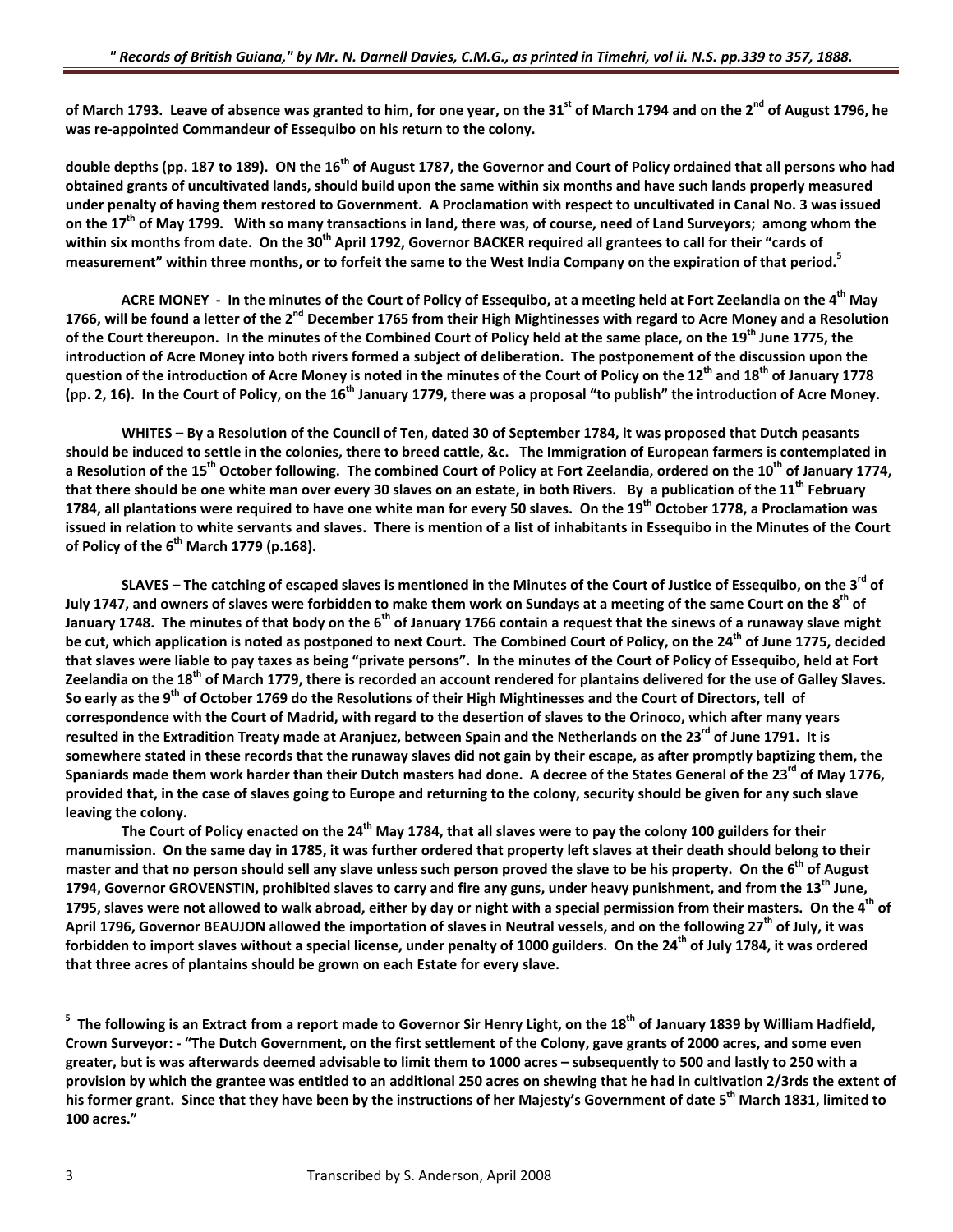INDIANS - Among the Resolutions of their High Mightinesses and the Court of Directors is one dated 19<sup>th</sup> November 1717, allowing the inhabitants to purchase Indian slaves in the Orinoco. Another resolution of the 16<sup>th</sup> November 1752, treats of the Trade in Indian Slaves. On the 3<sup>rd</sup> of July 1753, the Trade in Red Slaves formed a subject for the consideration of the Court of Policy of Essequibo. It was not until the 1<sup>st</sup> of May 1793, that by a Proclamation of GROVENSTIN'S, it was forbidden to purchase or take Free Indians as slaves. The Council of Ten at Amsterdam, on the 10<sup>th</sup> of October 1774, enjoined upon the Colonial authorities that the friendship of the Indians was to be cultivated. The treatment of the Indians was considered by the Combined Court of Policy on the 24<sup>th</sup> of February 1776. The kidnapping of Indians was before the Court of Justice of Essequibo on the 6<sup>th</sup> and 19<sup>th</sup> of January 1750 and that body enjoined non-interference with the Indians, at is sitting on the 7<sup>th</sup> October 1755. The same Court decided upon the appointment of an Indian Interpreter on the 21<sup>st</sup> March 1768. Grants of land to the **Indians are dealt with in a Resolution of the Court of Directors of the 30th of September 1784.**

RELIGION - In the Minutes of the Court of Justice of Esseguibo, on the 5<sup>th</sup> July 1745, there is record of an application to the Court for the 1 % percent charged on Vendues, to be given in aid of the repairs to the Church. The court granted favourable letters to the Consistory to their High Mightinesses (p. 12). A Resolution of the Council of Ten at Amsterdam, of the 15<sup>th</sup> of April 1773, treated of the building of a Church (p. 241). In the Minutes of the Court of Policy of Essequibo, of the 2<sup>nd</sup> October 1773, there is an application from the Sexton and Precentor for payment by a fixed salary for burial of the dead. The good man also asked the money due to him for binding books in the Secretary's Office be paid to him, (p. 325). In the Minutes of the same Court, of the 4<sup>th</sup> of February 1779, there is a mention of panes of glass for a church (p. 157). The Court of Policy of Essequibo, on the 5<sup>th</sup> of March 1779, resolved that land was to be granted at Fort Island for a church (pp. 164,165). On the 8<sup>th</sup> of January 1780, the Court of Policy received a remonstrance from the Reverend Mr. LINGUIS against the smallness of the amount allowed for ringing the church bell (p. 391). The Council of Ten, on the 30<sup>th</sup> September 1784 ordered that a church was to be erected in DEMERARA for the extension of religion (p. 47). So far back as on the 8<sup>th</sup> April 1748, a day for general thanksgiving was fixed by the Court of Justice of Essequibo (p. 34). On the  $3^{rd}$  of February 1778, the Court of Policy ordained that a general Thanksgiving should be held on the first Wednesday in May in each year (p. 48). It speaks well for the Colonists that, so long ago as the 5<sup>th</sup> of January 1771, the Court of Policy should have adopted a resolution imposing penalties upon parties detected in the ill treatment **of dumb animals (p. 138).**

COURTS OF JUSTICE – On the  $12^{th}$  of August 1765, it was decided by the Court of Justice of Essequibo, to have prayers before the opening of the business of the Court (p. 1). On the  $27<sup>th</sup>$  of November 1769, an application from the BARON VAN GROVENSTIN, to practice before that Court was rejected (p. 249). The Baron survived this repulse and afterwards became Governor of the united colony. <sup>6</sup> A Resolution of the Council of Ten at Amsterdam, of the 15<sup>th</sup> April 1773, treats of the hearing of cases, of the nomination, election and resignation of members of the Court and of their salaries (pp. 237 to 239). A resolution of the Council of Ten of the 7<sup>th</sup> October 1784, laid down what laws, &c., were to be in force in DEMERARA and Essequibo and dealt with preferent claims, and many other important matters (pp. 26 to 28). There are Resolutions of the States General of the 7<sup>th</sup> and 10<sup>th</sup> October 1774, relating to the Administration of Justice (pp. 165, 169). The States General, on the 10<sup>th</sup> October 1774, ordered that certain law books were to be kept in use in the Courts of Justice for reference (pp. 195, 196). By a resolution of the Council of Ten at Amsterdam, of the 10<sup>th</sup> October 1774, law books were to be sent to DEMERARA. On the same date, it was decided to give an increase of table money for the DEMERARA and Essequibo Courts and the quantity of rum to be allowed to the Director General and other Officials was regulated (pp. 91 to 107). Of the punishments inflicted by the **Courts, the following are instances.**

On the 1<sup>st</sup> of April 1754, a mulatto slave named LON, for desertion, was sentenced to have his ears cut off. ON the same day, CESS, a free creole, for impertinence to C.F. CONNING, was ordered to be severely flogged (p. 86, 87). Somewhere

 $^6$  To carry out the Plan of Redress which had been sanctioned by the States General, the Prince of Orange appointed Baron VAN GROVENSTIN and MYNHEER BOEY, Commissioners to proceed to the colony and there inaugurate the new state of things. They arrived in the colony in May 1789. On the 31<sup>st</sup> of March 1793, publication was made that the Prince of Orange had appointed the Baron to be Governor General and Major General of DEMERARA and Essequibo. In May 1795, VAN GROVESTIN, apparently siding with the Revolutionary Party in Holland threw up the Government and sailed for Martingue in the frigate Zebra. Upon this, the members of the Court of Policy formed themselves into a Provisional Government on the 9<sup>th</sup> of May 1795. This state of things lasted until Governor BEAUJON assumed the Government, by appointment, dated 29<sup>th</sup> June, from the States General.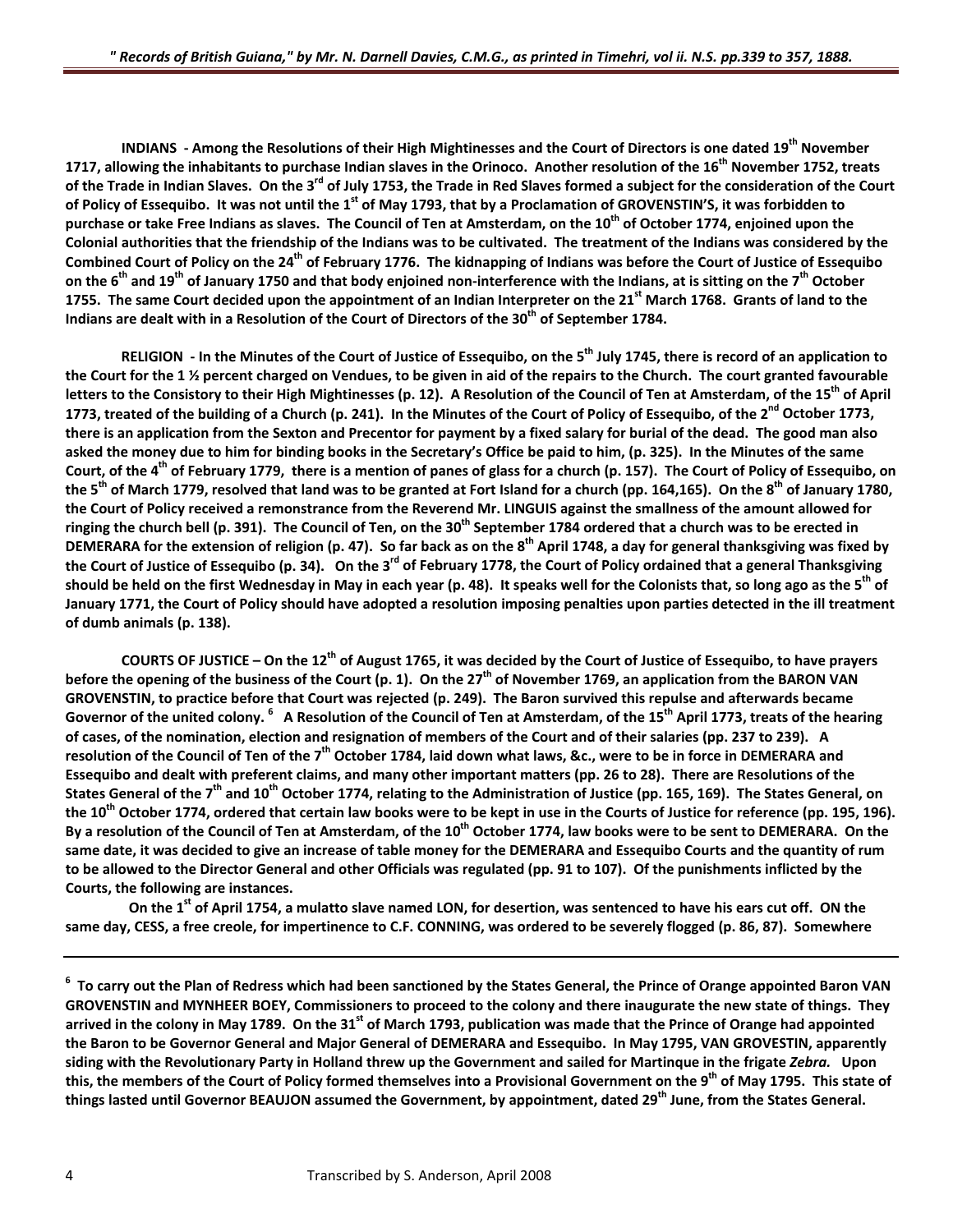between 1765 and 1769, one ROSEN was sentenced to be exposed under the gallows for an hour on a "public day" with a cord round his neck, and to be banished from the colony, whilst his property was to be confiscated to defray the expenses of the suit. On the 3<sup>rd</sup> of July 1769, PIETER, JAN, LOUIS and QUAKHOE, negro slaves charged with riot, were sentenced to be whipped, their ears and noses to be cut off, after which they were to be banished from the colony (p. 219). Upon the question of punishing by banishment, the opinion of Dutch lawyers was enclosed with a resolution of the States General of the 2<sup>nd</sup> of October 1772 (p. 223). In the Court of Justice of Essequibo, on the 3<sup>rd</sup> October 1769, a proposal respecting the purchase of another negro to be employed as Executioner, was referred to the Court of Policy (p. 249). Compensation was given to owners by the colony for slaves executed for crimes, until the 1<sup>st</sup> September 1795, when indemnification in such cases was abolished.

In civil matters, the working of the Courts may be illustrated by the following notes. On application to the Court of Justice of Essequibo, a certificate of good character was, on the 3<sup>rd</sup> January 1746, issued to D. DOELENS. At the same time, the Court refused a similar certificate to JAN DUDONON. On the 7<sup>th</sup> of July 1768, the Court granted a certificate of good character to the Baron VAN GROVENSTIN (p. 162). Letters of Protection were granted to one MOORE, in the year 1767 for ten years, for the re-establishment of his affairs (pp. 80, 95). In the Combined Court of Policy held at Fort Zeelandia on the 10<sup>th</sup> January 1774, it was resolved to have the names of persons desirous of leaving either river, published and re-published (p. 4). In the Resolutions of the States General, on the 28<sup>th</sup> August 1775, there is an opinion of Dutch lawyers respecting an appeal, pro Deo, against a sentence of the Court of DEMERARA (p. 147). The publication of claims against BOEDELS was provided for the the Combined Court on the 29<sup>th</sup> of June 1775 (pp. 92 to 96). The Court of Justice of Essequibo, on the 5<sup>th</sup> of May 1766, allowed 5 per cent for the administration of Boedels (p. 41). As to intestates, there is an opinion of the Orphan Chamber on the 10<sup>th</sup> April 1752 as to person dying without wills (189). ON the 9<sup>th</sup> July 1791, it was ordered the notice be given in cases of deaths of intestates (p. 200). The charges and commission of the Orphan Chamber were dealt with by the Council of Ten at Amsterdam on the 10<sup>th</sup> October 1774 (p. 170). Publication as to insolvents' Boedels in DEMERARA and Essequibo was provided for by a resolution of the Sates General of the 30<sup>th</sup> of May 1777 (pp. 336 to 361). It was ordered by the Council of Ten, on the 4<sup>th</sup> June 1778, that no **member of the Court should be a sequestrator (p. 318).**

MARRIAGE - The Advocate TROTZ seems to have had some trouble in getting married to Mrs. SPOORS. One MILBOURNE stopped the marriage as appears by the proceedings of the Court of Justice of Essequibo on the 10<sup>th</sup> of December 1765 (p. 25). TROTZ thereupon brought a suit against MILBOURNE and gained it. MILBOURNE appealed and the publication of Banns was postponed in consequence (See Minutes of Court of Justice 10<sup>th</sup> December 1765 and 7<sup>th</sup> July 1766, pp. 19 to 27 and 49). In the same Court on the 5<sup>th</sup> of May 1766, an application was made for leave to marry the wife of a man who had left the colony some years before (p. 41). On the 3<sup>rd</sup> of October 1768, Invariable Disunion was held to be good cause for a separation between man and wife (p. 180). In 1776, a case arose where it was desirable to publish the Banns of Marriage three times in one day. The Colonial Court granted the application on the 20<sup>th</sup> May, and the parties were married (pp. 188 to 200). The matter was reported to the Council of Ten at Amsterdam who approved of what had been done and they sent out a resolution as to publishing three Banns in one day in special cases. On the 3<sup>rd</sup> and 5<sup>th</sup> of June 1790, the Governor and Court of Policy resolved that no persons should be allowed to marry out of Church unless they paid the colony 100 guilders (L.G. No 7).

TRANSPORTS - On the 5<sup>th</sup> of January 1771, S.C. VAN BERCHEYCH made an application to the Court of Policy of Essequibo that an error made in passing a certain transport should be rectified. The application was granted. On the 4<sup>th</sup> of July 1772, a resolution of the Court of Policy was passed with regard to Fees for transports. On the 10<sup>th</sup> of October 1774, the Council of Ten at Amsterdam made rules for the Passing of Transports and in May 1776, the same body fixed provisionally the charges for Transports and Mortgages. In the Combined Court, on the 23<sup>rd</sup> February 1776, there was a discussion as to the Passing of Transports (p. 171). In the Court of Policy on the  $19<sup>th</sup>$  of October 1778, there was a discussion upon Transport and Mortgages (pp. 101, 106). It was not until the British Occupation that it became requisite to advertise Transports and Mortgages intended to be passed. This was done by an order of the Court of Justice dated 7<sup>th</sup> May and published on the 16<sup>th</sup> May 1807 which **required three advertisements in the** *Gazette.*

MORTGAGES - In the Court of Justice of Essequibo and DEMERARA on the 6<sup>th</sup> January 1766, a decision was given that Mortgages are preferent Claims (p. 35). On the 4<sup>th</sup> of April 1769, there was an order of the Court of Justice respecting the Passing of Mortgages (p. 48). The same Court ruled on the 28<sup>th</sup> of November following, that non-production of Certificates of the Vendue Master invalidated Mortgages (p. 254). On the 8<sup>th</sup> of July 16 1774, the States General forwarded an opinion of Dutch lawyers upon a question relating to Mortgages (p. 28), and on the 18<sup>th</sup> of August 1777, the same body dealt with the **question of Mortgage as a preferent Claim (pp. 368 to 380).**